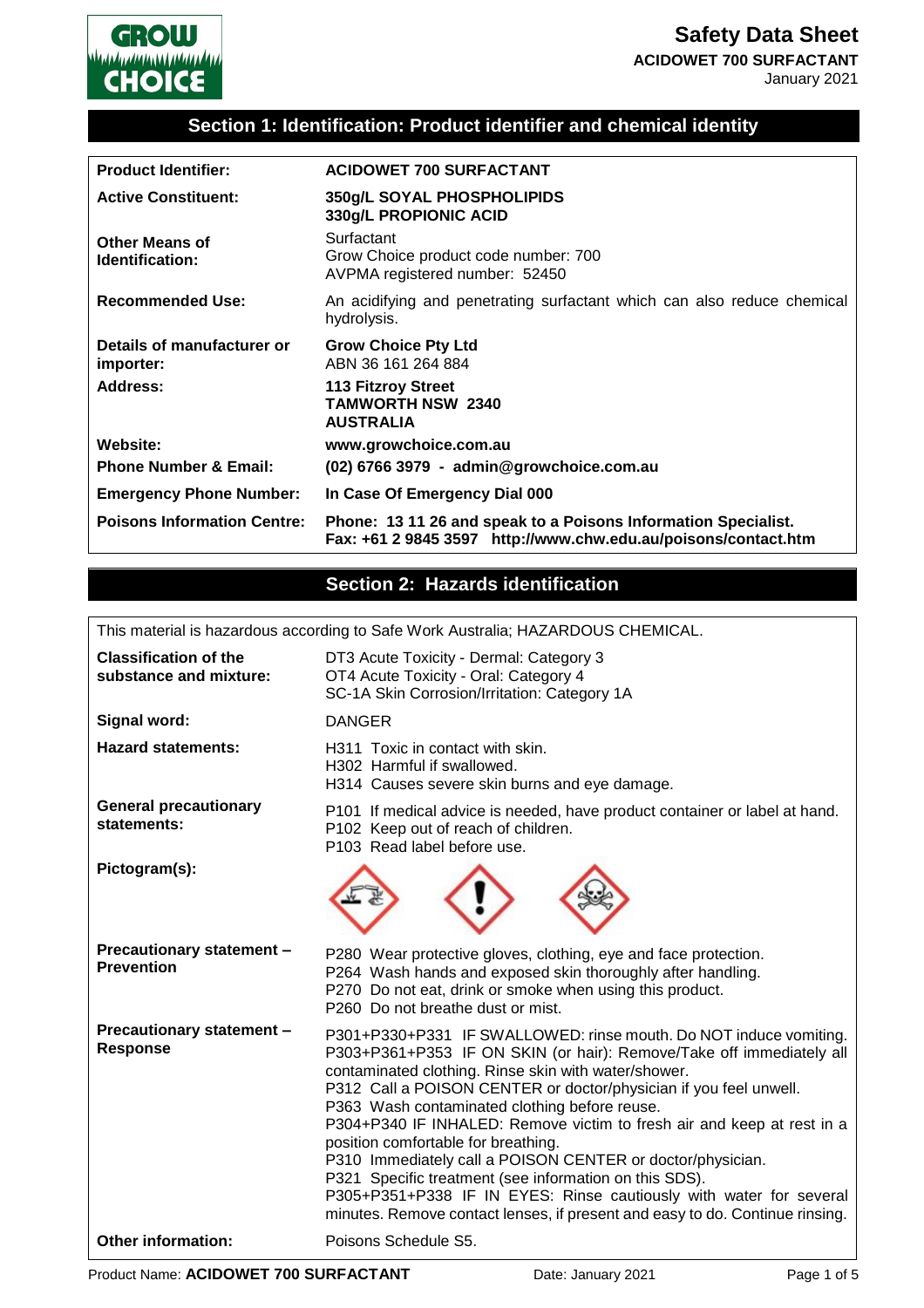### **Section 3: Composition and information on ingredients**

#### **Chemical characterisation:** Liquid

#### **Ingredients:**

| <b>Chemical name</b>     | <b>CAS No</b> | <b>Proportion</b> |
|--------------------------|---------------|-------------------|
| Soyal Phospholipids      | 8002-43-5     | 350 g/L           |
| Propionic acid           | 79-09-4       | 330 g/L           |
| Nonyl phenol ethoxylates | 26027-38-3    | 10-30%            |

### **Section 4: First aid measures**

**In Case Of Emergency Dial 000 and/or Poisons Information Centre: Phone: 13 11 26 and speak to a Poisons Information Specialist. Take this SDS and or DFU/Label with you or when calling the Poisons Information Centre.**

| Inhalation:              | Remove affected person to fresh air until recovered. If symptoms develop or<br>persist, seek medical advice.                                                                                                                                                                                                                |
|--------------------------|-----------------------------------------------------------------------------------------------------------------------------------------------------------------------------------------------------------------------------------------------------------------------------------------------------------------------------|
| <b>Skin contact:</b>     | Wash affected areas thoroughly with soap and water.<br>Remove contaminated clothing and launder before re-use.<br>If irritation persists, seek medical advice.                                                                                                                                                              |
| Eye contact:             | If in eyes, hold eyelids open and wash with copious amounts of water for at<br>least 15 minutes.<br>Seek medical advice immediately.                                                                                                                                                                                        |
| Ingestion:               | Rinse mouth and then drink plenty of water.<br>If swallowed do NOT induce vomiting; seek medical advice immediately and<br>show this container or label or contact the Poisons Information Centre on<br>13 11 26 (Aust). Make every effort to prevent vomit from entering the lungs<br>by careful placement of the patient. |
| <b>Advice to Doctor:</b> | Treat symptomatically.<br>If vomiting has occurred, vomitus may have been aspirated into the lungs<br>which may result in lung damage.                                                                                                                                                                                      |

## **Section 5: Fire fighting measures**

| <b>Suitable Extinguishing</b><br><b>Equipment:</b>        | Choose extinguishing media to suit the burning material.                                                                                                          |
|-----------------------------------------------------------|-------------------------------------------------------------------------------------------------------------------------------------------------------------------|
| <b>Specific hazards from</b><br>combustion products:      | Non-combustible. If involved in a fire, the dehydrated components may emit<br>oxides of carbon, oxides of nitrogen and minor quantities of phosphorous<br>oxides. |
| <b>Special Protective Equipment</b><br>for Fire Fighters: | Breathable air apparatus should be worn when fighting a fire in which this<br>product is involved.                                                                |
| the chemical:                                             | <b>Specific hazards arising from</b> Considered low risk due to water content, however upon evaporation of water<br>the product is combustible.                   |
| Further information:                                      | STOP FIRE WATER FROM ENTERING DRAINS OR WATER BODIES.                                                                                                             |

| Section 6: Accidental release measures |
|----------------------------------------|
|----------------------------------------|

| Spills and disposal:              | Contain spill and absorb with clay, sand, soil or proprietary absorbent (such<br>as vermiculite). Collect spilled material and waste in sealable open-top type<br>containers for disposal. |
|-----------------------------------|--------------------------------------------------------------------------------------------------------------------------------------------------------------------------------------------|
| <b>Personal protection:</b>       | For appropriate personal protective equipment (PPE), refer Section 8.                                                                                                                      |
| <b>Environmental precautions:</b> | Prevent from entering drains, waterways or sewers.                                                                                                                                         |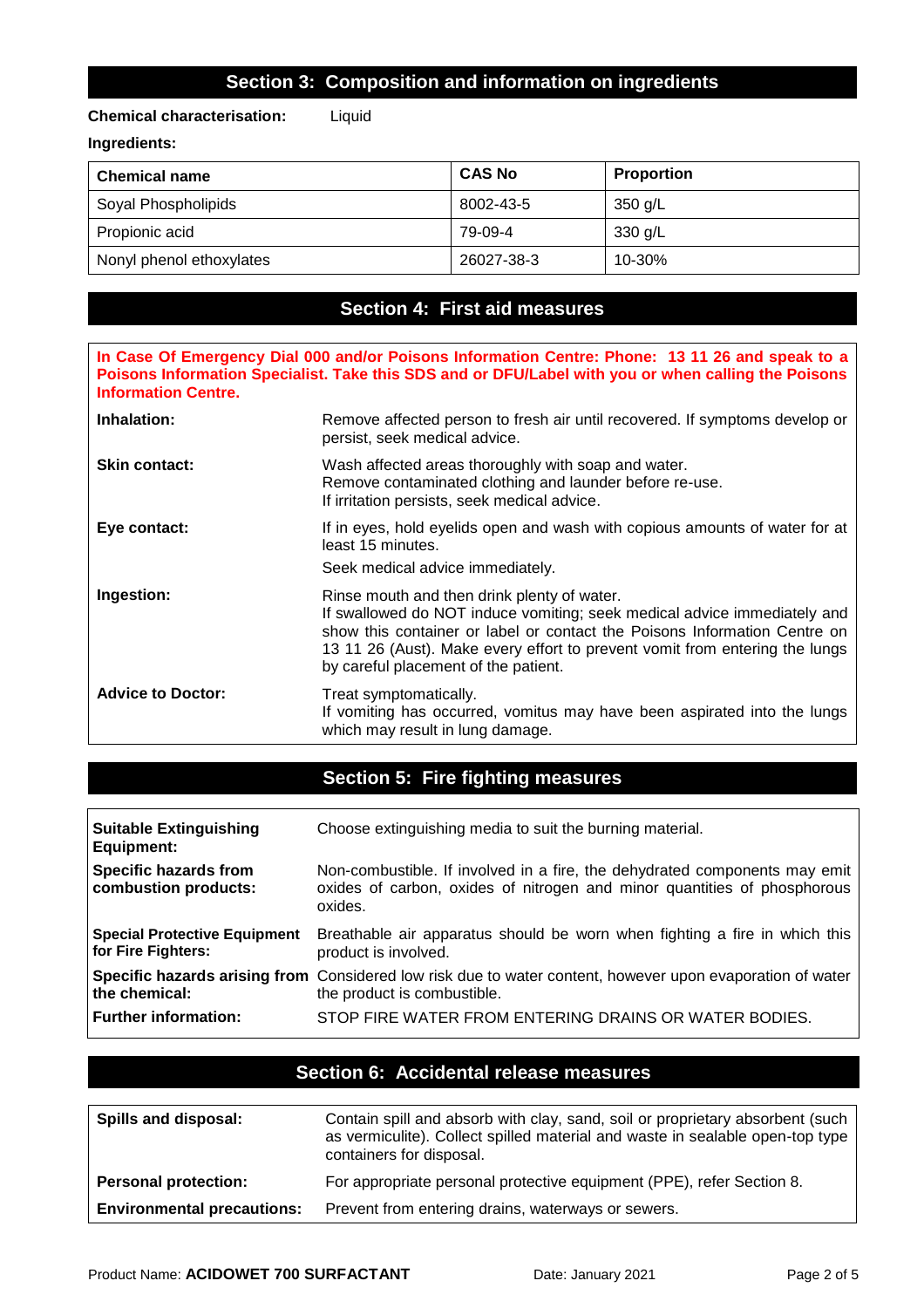## **Section 7: Handling and storage**

This material is a Scheduled Poison S5 and must be stored, maintained and used in accordance with the relevant regulations.

| Conditions for safe storage, | Store in the closed, original container in a dry, cool well ventilated area out                                                                                                                                                                                          |
|------------------------------|--------------------------------------------------------------------------------------------------------------------------------------------------------------------------------------------------------------------------------------------------------------------------|
| including any                | of direct sunlight.                                                                                                                                                                                                                                                      |
| incompatibilities:           | Do not store below 5°C. Extended storage below 5°C can result in the<br>formation of crystals on the bottom of the container. If crystallisation does<br>occur, store the container on its side at room temperature and rock<br>occasionally until crystals re-dissolve. |

### **Section 8: Exposure controls and personal protection**

| <b>Occupational exposure limit</b><br>values:       | No exposure standard for this product has been set, however, an exposure<br>standard has been set for propionic acid at 30 mg/m3.                                                                                                                                                       |
|-----------------------------------------------------|-----------------------------------------------------------------------------------------------------------------------------------------------------------------------------------------------------------------------------------------------------------------------------------------|
| Appropriate engineering<br>controls:                | Handle in well ventilated areas, generally natural ventilation is adequate.                                                                                                                                                                                                             |
| <b>Personal protective</b><br>equipment:            | It is good practice to wear suitable personal protective equipment (PPE).<br>When opening the container, preparing spray and using the prepared spray<br>wear cotton overalls buttoned to the neck and wrist and a washable hat,<br>elbow-length PVC gloves and face shield or goggles. |
| <b>Hygiene measures:</b>                            | After use and before eating, drinking or smoking, wash hands, arms and face<br>thoroughly with soap and water.<br>After each day's use, wash contaminated clothing and safety equipment.                                                                                                |
| <b>Requirements concerning</b><br>special training: | Check State or Territory regulations that require people who use pesticides<br>in their job or business to have training in the application of the materials.                                                                                                                           |

### **Section 9: Physical and chemical properties**

#### **Information on basic physical and chemical properties:**

| Form:                                               | Liquid                         | Appearance:                                    | Dark brown liquid                               |
|-----------------------------------------------------|--------------------------------|------------------------------------------------|-------------------------------------------------|
| Odour:                                              | Pungent, vinegar like odour    | <b>Solubility in water:</b> Disburses in water |                                                 |
| <b>Specific gravity:</b>                            | 1.027                          | pH:                                            | 3.6 (1% solution)                               |
| Vapour pressure:                                    | 0.5kPa @ 25°C (propionic acid) | <b>Flash point:</b>                            | >120°C (closed cup)                             |
| Partitioning coefficient n-octanol/water (log Pow): |                                | Kow Log Pow: 0.25 (propionic acid)             |                                                 |
| <b>Flammability</b>                                 | Non combustible material       |                                                | Other information: pKa is 4.87 (propionic acid) |

## **Section 10: Stability and reactivity**

| <b>Chemical stability:</b> | Stable under normal conditions.           |
|----------------------------|-------------------------------------------|
| Incompatible materials:    | Avoid contact with alkaline materials.    |
| Hazardous polymerisation:  | Hazardous polymerisation is not possible. |

### **Section 11: Toxicological information (cont. page 4)**

| <b>Acute toxicity - oral</b>      | LD50 (rat) >5000 mg/kg for for a similar formulation.    |
|-----------------------------------|----------------------------------------------------------|
| <b>Acute inhalation toxicity:</b> | LC50 (rat) (4hr) $>6.04$ mg/l for a similar formulation. |
| <b>Acute dermal toxicity:</b>     | LD50 (rabbit) >5000 mg/kg for a similar formulation.     |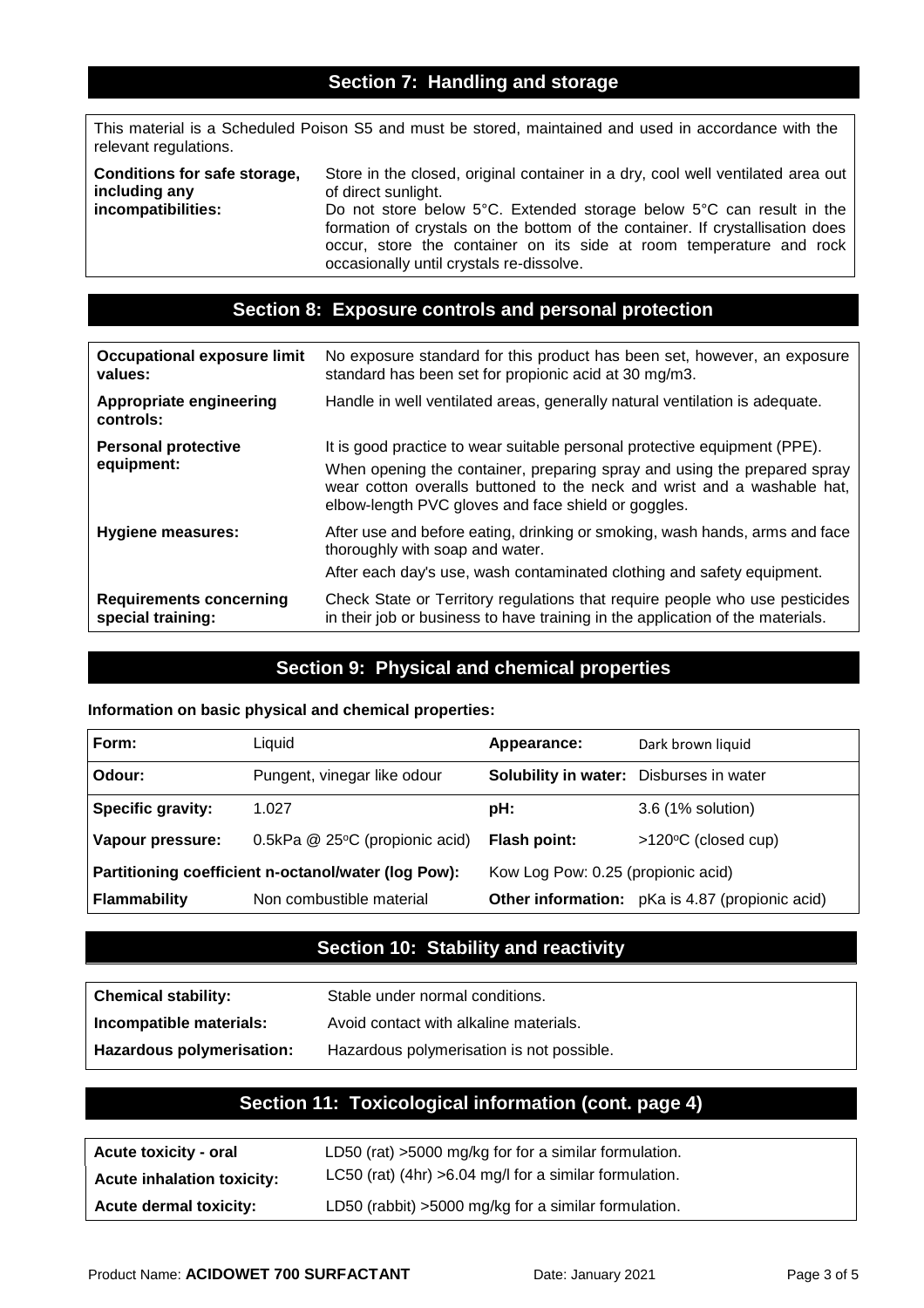| Ingestion:                                                      | Prolonged contact with the concentrate may cause irritation or burns to the<br>mucous membranes.                                                                                                                                           |  |
|-----------------------------------------------------------------|--------------------------------------------------------------------------------------------------------------------------------------------------------------------------------------------------------------------------------------------|--|
| Inhalation:                                                     | Inhalation of vapours or mists of this material will result in irritation of the<br>nose, throat and lungs. Symptoms may include nasal irritation, sore throat,<br>coughing, hoarseness and, in extreme exposures, breathing difficulties. |  |
| <b>Skin irritation:</b>                                         | Will irritate the skin.                                                                                                                                                                                                                    |  |
| Eye irritation:                                                 | The concentrate will cause severe irritation and possible damage unless<br>washed off immediately.                                                                                                                                         |  |
| <b>Skin sensitisation:</b>                                      | Product is not a skin sensitiser.                                                                                                                                                                                                          |  |
| <b>Chronic Effects:</b>                                         | No information available, no chronic effects expected.                                                                                                                                                                                     |  |
| Serious eye damage/irritation: LI 700 is a severe eye irritant. |                                                                                                                                                                                                                                            |  |
| <b>Skin corrosion/irritation:</b>                               | Severe irritant.                                                                                                                                                                                                                           |  |

# **Section 12: Ecological information**

| <b>Acute toxicity - Fish:</b>    | LC50 (96hr) for bluegill sunfish is 210 mg/l. LC50 (96hr) for rainbow trout is<br>130 mg/l. |
|----------------------------------|---------------------------------------------------------------------------------------------|
| <b>Acute toxicity - Daphnia:</b> | LC50 (48hr) for daphnia is 170 mg/l.                                                        |

## **Section 13: Disposal considerations**

| <b>Product Disposal:</b>   | On site disposal of the concentrated product is not acceptable.<br>Ideally, the product should be used for its intended purpose. If there is a need<br>to dispose of the product, approach local authorities who hold periodic<br>collections of unwanted chemicals (ChemClear®).                                                                          |
|----------------------------|------------------------------------------------------------------------------------------------------------------------------------------------------------------------------------------------------------------------------------------------------------------------------------------------------------------------------------------------------------|
| <b>Container Disposal:</b> | Triple or preferably pressure rinse containers before disposal. Add rinsings<br>to the spray tank.                                                                                                                                                                                                                                                         |
|                            | Break, crush or puncture and bury empty containers in a local authority<br>landfill. If no landfill is available, bury the containers below 500mm in a<br>disposal pit specifically marked and set up for this purpose clear of<br>waterways, desirable vegetation and tree roots.                                                                         |
|                            | Empty containers and product should not be burnt.                                                                                                                                                                                                                                                                                                          |
|                            | Returnable containers: empty contents fully into application equipment.<br>Replace cap, close all valves and return to the point of supply for refill or<br>storage.                                                                                                                                                                                       |
|                            | drumMUSTER is the national program for the collection and recycling of<br>empty, cleaned, non returnable crop production and on-farm animal health<br>chemical containers. If the label on your container carries the drumMUSTER<br>symbol, triple rinse the container, ring your local Council, and offer the<br>container for collection in the program. |

# **Section 14: Transport information**

| <b>Storage and transport:</b> | Considered non dangerous for transport by the Australian Code for the |
|-------------------------------|-----------------------------------------------------------------------|
|                               | Transport of Dangerous Goods by Road and Rail.                        |

# **Section 15: Regulatory information**

| <b>Regulatory information:</b>                                                   | WHS Schedule 11: item 37 (skin corrosion category 1A). |                       |  |  |  |
|----------------------------------------------------------------------------------|--------------------------------------------------------|-----------------------|--|--|--|
| Standard for the Uniform Scheduling of Medicines and Poisons (SUSMP): Schedule 5 |                                                        |                       |  |  |  |
| Packaging and labelling:                                                         | <b>CAUTION</b>                                         |                       |  |  |  |
|                                                                                  | KEEP OUT OF REACH OF CHILDREN                          |                       |  |  |  |
|                                                                                  | READ SAFETY DIRECTIONS BEFORE OPENING OR USING         |                       |  |  |  |
| <b>Registration status: Registered</b>                                           |                                                        | APVMA approval: 52450 |  |  |  |

Product Name: **ACIDOWET 700 SURFACTANT** Date: January 2021 Page 4 of 5